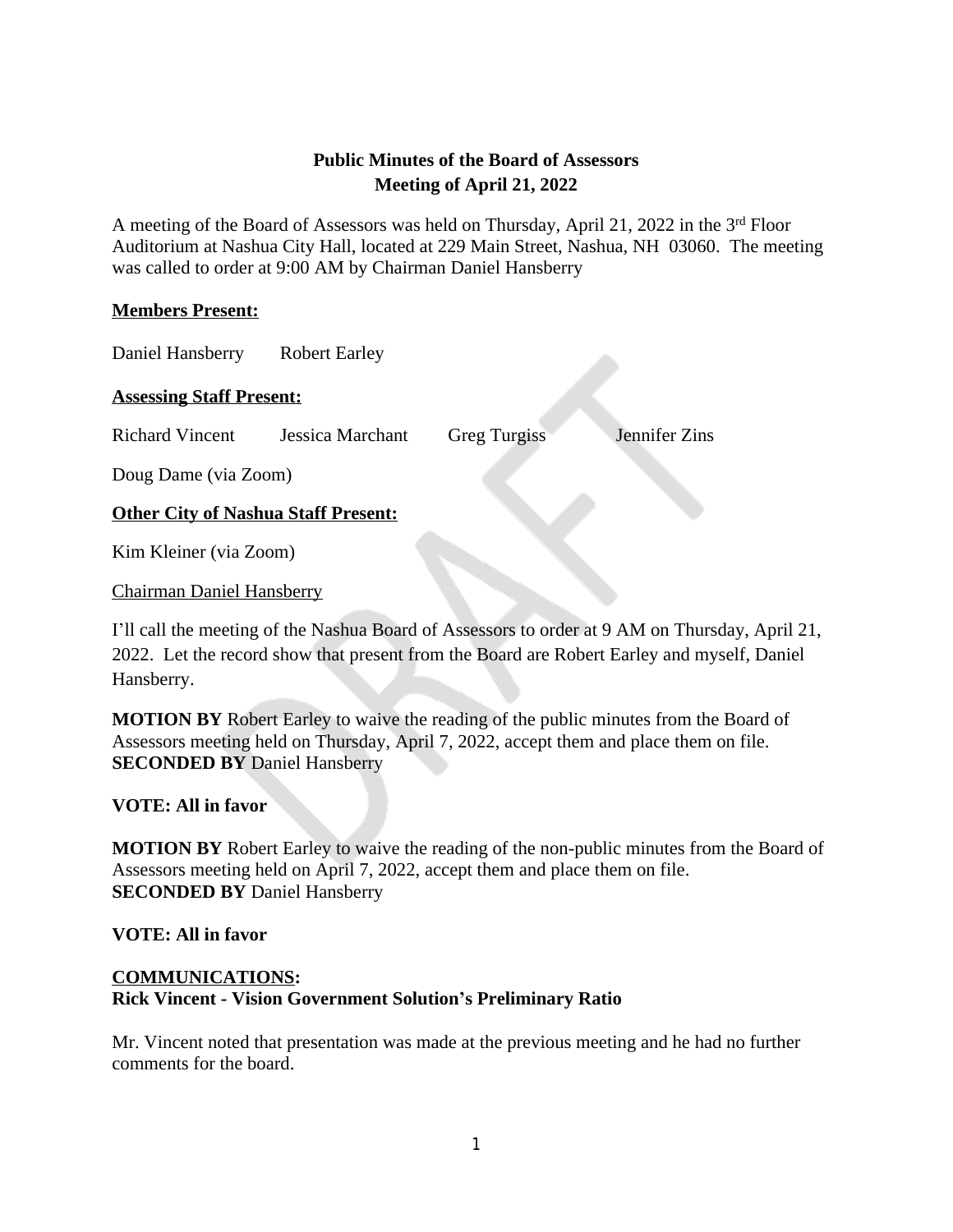#### **NEW BUSINESS**:

Greg Turgiss presenting abatements

**MOTION BY** Robert Earley to deny the abatement for the property located at 1 Main St **SECONDED BY** Daniel Hansberry

**VOTE: All in favor**

**MOTION BY** Robert Earley to deny the abatement for the property located at 8 Auburn St **SECONDED BY** Daniel Hansberry

**VOTE: All in favor**

Jennifer Zins presenting Solar and Blind Exemptions, Veterans' Credits

**MOTION BY** Robert Earley to approve the Standard Veterans' credits as presented per the attached list. **SECONDED BY** Daniel Hansberry

**VOTE: All in favor**

**MOTION BY** Robert Earley to approve the Disabled Veteran's Credit as presented per the attached list. **SECONDED BY** Daniel Hansberry

**VOTE: All in favor**

**MOTION BY** Robert Earley to approve the All Veterans' credits as presented per the attached list. **SECONDED BY** Daniel Hansberry

**VOTE: All in favor**

**MOTION BY** Robert Earley to approve the Solar Exemptions as presented per the attached list. **SECONDED BY** Daniel Hansberry

**VOTE: All in favor**

**MOTION BY** Robert Earley to approve the Blind Exemptions as presented per the attached list. **SECONDED BY** Daniel Hansberry

**VOTE: All in favor**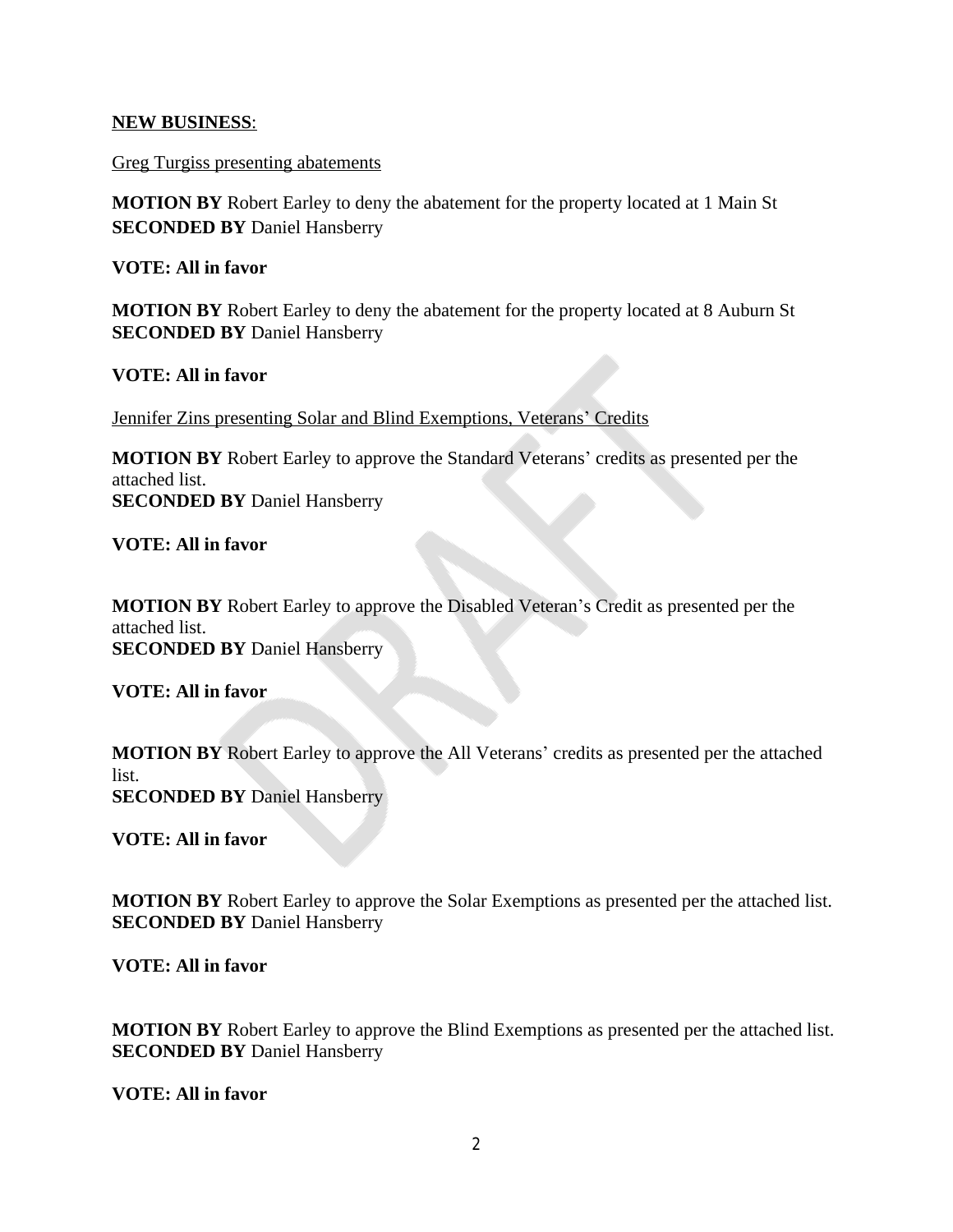### **UNFINISHED BUSINESS:**

None

### **PUBLIC COMMENT:**

Laurie Ortolano, 41 Berkeley St. asked questions about the BOA packets with regard to nonpublic minutes and expressed concerns about the process regarding sealed minutes.

Following public comment, board members attempted to answer Ms. Ortolano's questions and clarify the steps the board takes regarding accepting, approving and unsealing BOA minutes.

### **COMMENTS BY BOARD MEMBERS:**

None

### **Chairman Daniel Hansberry**

Is there a motion to go into non-public session for two reasons, first to discuss matters which, if discussed in public, would likely affect adversely the reputation of any person, other than a member of this board, unless such person requests an open meeting? This exemption shall extend to include any application for assistance or tax abatement or waiver of a fee, fine or other levy, if based on inability to pay or poverty of the applicant, pursuant to RSA 91-A:3, II(c). Second, under 91-A: 3, II (L), for the "consideration of legal advice provided by legal counsel, either in writing or orally, to one or more members of the public body, even where legal counsel is not present."

**MOTION BY** Robert Earley to enter non-public session **SECONDED BY** Daniel Hansberry

**VOTE: Mr. Earley**-Yes **Mr. Hansberry**- Yes (The Board entered non-public session at 9:26 AM)

(The Board resumed public session at 9:56 AM)

## **Chairman Daniel Hansberry**

Is there a motion to seal the minutes of the non-public session because divulgence of the information likely would 1) affect adversely the reputation of any person other than a member of this public body, and 2) render the proposed action ineffective?

**MOTION BY** Robert Earley to seal the non-public minutes. **SECONDED BY** Daniel Hansberry